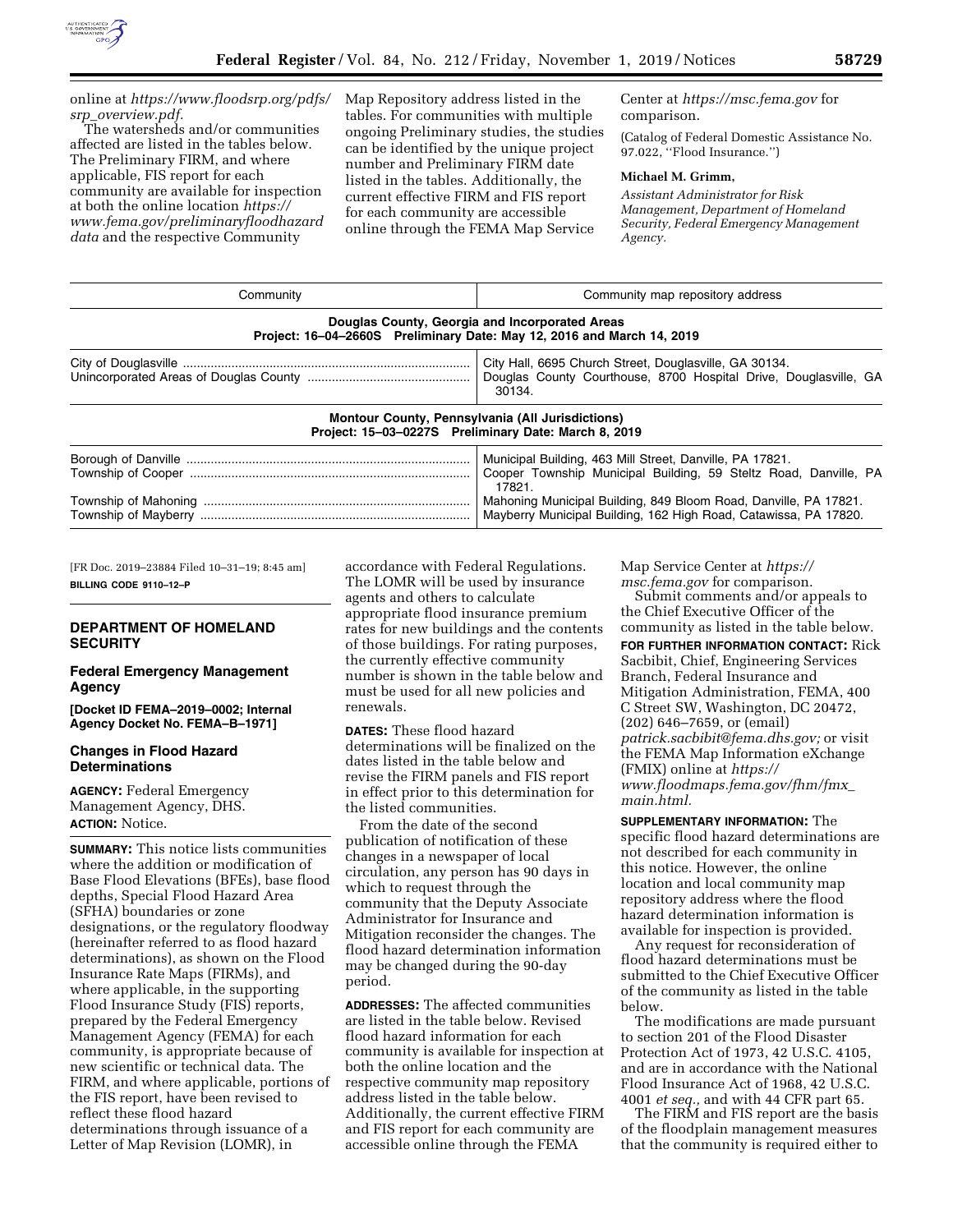adopt or to show evidence of having in effect in order to qualify or remain qualified for participation in the National Flood Insurance Program (NFIP).

These flood hazard determinations, together with the floodplain management criteria required by 44 CFR 60.3, are the minimum that are required. They should not be construed to mean that the community must change any existing ordinances that are more stringent in their floodplain

management requirements. The community may at any time enact stricter requirements of its own or pursuant to policies established by other Federal, State, or regional entities. The flood hazard determinations are in accordance with 44 CFR 65.4.

The affected communities are listed in the following table. Flood hazard determination information for each community is available for inspection at both the online location and the respective community map repository

address listed in the table below. Additionally, the current effective FIRM and FIS report for each community are accessible online through the FEMA Map Service Center at *[https://](https://msc.fema.gov) [msc.fema.gov](https://msc.fema.gov)* for comparison.

(Catalog of Federal Domestic Assistance No. 97.022, ''Flood Insurance.'')

#### **Michael M. Grimm,**

*Assistant Administrator for Risk Management, Department of Homeland Security, Federal Emergency Management Agency.* 

| State and county      | Location and<br>case No.                                                              | Chief executive<br>officer of community                                                                                                                              | Community map<br>repository                                                                                                            | Online location of<br>letter of map revision   | Date of<br>modification | Community<br>No. |
|-----------------------|---------------------------------------------------------------------------------------|----------------------------------------------------------------------------------------------------------------------------------------------------------------------|----------------------------------------------------------------------------------------------------------------------------------------|------------------------------------------------|-------------------------|------------------|
| Arizona:.<br>Maricopa | City of Surprise<br>$(19 - 09 -$<br>0616P).                                           | The Honorable Skip Hall,<br>Mayor, City of Surprise,<br>16000 North Civic Cen-<br>ter Plaza, Surprise, AZ<br>85374.                                                  | Public Works Department,<br><b>Engineering Develop-</b><br>ment Services, 16000<br>North Civic Center<br>Plaza, Surprise, AZ<br>85374. | https://msc.fema.gov/portal/<br>advanceSearch. | Jan. 24, 2020           | 040053           |
| Maricopa              | Unincorporated<br>Areas of Mari-<br>copa County<br>$(19 - 09 -$<br>0616P).            | The Honorable Bill Gates,<br>Chairman, Board of Su-<br>pervisors, Maricopa<br>County, 301 West Jef-<br>ferson Street, 10th<br>Floor, Phoenix, AZ<br>85003.           | Flood Control District of<br>Maricopa County, 2801<br>West Durango Street,<br>Phoenix, AZ 85009.                                       | https://msc.fema.gov/portal/<br>advanceSearch. | Jan. 24, 2020           | 040037           |
| Yavapai               | City of Prescott<br>$(19 - 09 -$<br>1152P).                                           | The Honorable Greg<br>Mengarelli, Mayor, City<br>of Prescott, City Hall,<br>201 South Cortez<br>Street, Prescott, AZ<br>86303.                                       | Public Works Department,<br>433 North Virginia<br>Street, Prescott, AZ<br>86301.                                                       | https://msc.fema.gov/portal/<br>advanceSearch. | Jan. 6, 2020            | 040098           |
| Yavapai               | Unincorporated<br>Areas of<br>Yavapai Coun-<br>ty (19-09-<br>1152P).                  | The Honorable Randy<br>Garrison, Chairman,<br>Board of Supervisors,<br>Yavapai County, 10<br>South 6th Street, Cot-<br>tonwood, AZ 86326.                            | Yavapai County Flood<br>Control District, 1120<br>Commerce Drive, Pres-<br>cott, AZ 86305.                                             | https://msc.fema.gov/portal/<br>advanceSearch. | Jan. 6, 2020            | 040093           |
| California:           |                                                                                       |                                                                                                                                                                      |                                                                                                                                        |                                                |                         |                  |
| Lake                  | Unincorporated<br>Areas of Lake<br>County (19-<br>09-1004P).                          | The Honorable Tina Scott.<br>Chair, Board of Super-<br>visors, Lake County,<br>255 North Forbes<br>Street, Lakeport, CA<br>95453.                                    | Lake County, Department<br>of Public Works, 255<br>North Forbes Street,<br>Room 309, Lakeport,<br>CA 95453.                            | https://msc.fema.gov/portal/<br>advanceSearch. | Jan. 16, 2020           | 060090           |
| Placer                | City of Roseville<br>$(19 - 09 -$<br>1696P).                                          | The Honorable John B.<br>Allard II, Mayor, City of<br>Roseville, 311 Vernon<br>Street, Roseville, CA<br>95678.                                                       | <b>Engineering Department,</b><br>316 Vernon Street,<br>Roseville, CA 95678.                                                           | https://msc.fema.gov/portal/<br>advanceSearch. | Jan. 21, 2020           | 060243           |
| Riverside             | Agua Caliente<br>Band of<br>Cahuilla Indian<br>Reservation<br>$(19 - 09 -$<br>1172P). | The Honorable Jeff L.<br>Grubbe, Chairman,<br>Tribal Council, Agua<br>Caliente Band of<br>Cahuilla Indians, 5401<br>Dinah Shore Drive,<br>Palm Springs, CA<br>92264. | Tribal Administrative Of-<br>fice, Planning and Nat-<br>ural Resources, 5401<br>Dinah Shore Drive.<br>Palm Springs, CA<br>92264.       | https://msc.fema.gov/portal/<br>advanceSearch. | Jan. 31, 2020           | 060763           |
| Riverside             | City of Palm<br>Springs (19-<br>09-1172P).                                            | The Honorable Robert<br>Moon, Mayor, City of<br>Palm Springs, 3200<br>East Tahquitz Canyon<br>Way, Palm Springs, CA<br>92262.                                        | Public Works and Engi-<br>neering Department,<br>3200 East Tahquitz<br>Canyon Way, Palm<br>Springs, CA 92262.                          | https://msc.fema.gov/portal/<br>advanceSearch. | Jan. 31, 2020           | 060257           |
| Idaho:<br>Canyon      | City of Middleton<br>$(19 - 10 -$<br>0311P).                                          | The Honorable Darin Tay-<br>lor, Mayor, City of Mid-<br>dleton, City Hall, 1103<br>West Main Street, Mid-<br>dleton, ID 83644.                                       | City Hall, 1103 West Main<br>Street, Middleton, ID<br>83644.                                                                           | https://msc.fema.gov/portal/<br>advanceSearch. | Jan. 17, 2020           | 160037           |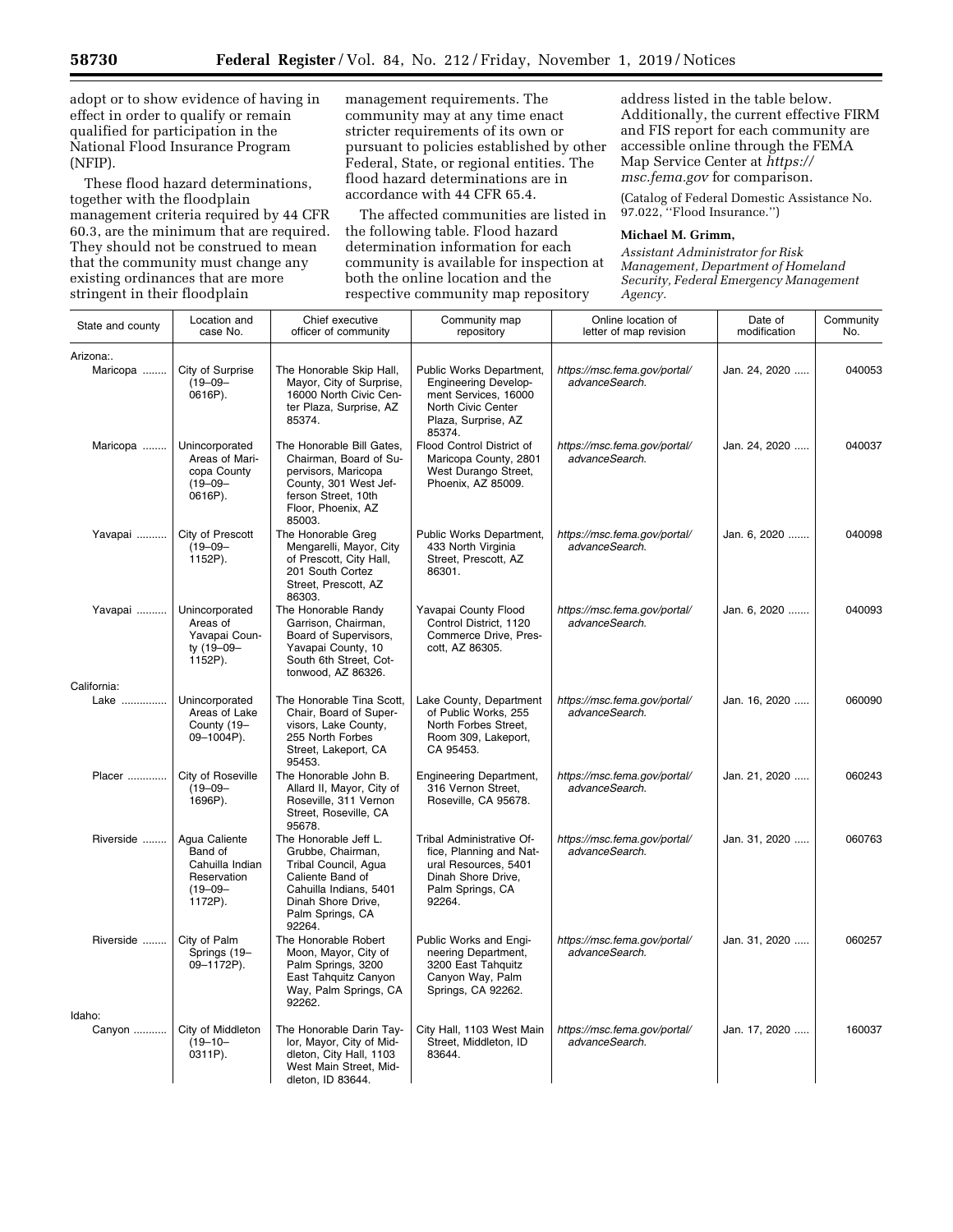| State and county          | Location and<br>case No.                                                   | Chief executive<br>officer of community                                                                                                                                | Community map<br>repository                                                                                                           | Online location of<br>letter of map revision   | Date of<br>modification | Community<br>No. |
|---------------------------|----------------------------------------------------------------------------|------------------------------------------------------------------------------------------------------------------------------------------------------------------------|---------------------------------------------------------------------------------------------------------------------------------------|------------------------------------------------|-------------------------|------------------|
| Canyon                    | Unincorporated<br>Areas of Can-<br>yon County<br>$(19 - 10 -$<br>0311P).   | The Honorable Pam<br>White, Chair, Board of<br>County Commissioners,<br>County Courthouse,<br>1115 Albany Street,<br>Room 101, Caldwell, ID<br>83605.                  | Canyon County Adminis-<br>tration Building, 111<br>North 11th Avenue,<br>Room 101, Caldwell, ID<br>83605.                             | https://msc.fema.gov/portal/<br>advanceSearch. | Jan. 17, 2020           | 160208           |
| Illinois:<br>DuPage       | City of<br>Warrenville<br>$(19 - 05 -$<br>2162P).                          | The Honorable David L.<br>Brummel, Mayor, City<br>of Warrenville, 28W701<br>Stafford Place,<br>Warrenville, IL 60555.                                                  | City Hall, 28W701 Staf-<br>ford Place, Warrenville,<br>IL 60555.                                                                      | https://msc.fema.gov/portal/<br>advanceSearch. | Jan. 9, 2020            | 170218           |
| DuPage                    | Unincorporated<br>Areas of<br>DuPage Coun-<br>ty (19-05-<br>2162P).        | The Honorable Dan<br>Cronin, Chairman,<br>DuPage County Board,<br>421 North County Farm<br>Road, Wheaton, IL<br>60187.                                                 | DuPage County Adminis-<br>tration Building,<br>Stormwater Manage-<br>ment, 421 North County<br>Farm Road, Wheaton,<br>IL 60187.       | https://msc.fema.gov/portal/<br>advanceSearch. | Jan. 9, 2020            | 170197           |
| Marshall                  | City of Wenona<br>$(19 - 05 -$<br>3185P).                                  | The Honorable Jamie<br>Durham, Mayor, City of<br>Wenona, P.O. Box 601,<br>Wenona, IL 61377.                                                                            | City Hall, 226 South<br>Chestnut Street,<br>Wenona, IL 61377.                                                                         | https://msc.fema.gov/portal/<br>advanceSearch. | Jan. 9, 2020            | 170462           |
| Marshall                  | Unincorporated<br>Areas of Mar-<br>shall County<br>$(19 - 05 -$<br>3185P). | The Honorable Gary R.<br>Kroeschen, Chairman,<br>Marshall County Board,<br>P.O. Box 328, Lacon, IL<br>61540.                                                           | <b>Marshall County Court-</b><br>house, 122 North Prai-<br>rie Street, Lacon, IL<br>61540.                                            | https://msc.fema.gov/portal/<br>advanceSearch. | Jan. 9, 2020            | 170994           |
| Indiana:<br>Marion        | City of Indianap-<br>olis (18-05-<br>2012P)                                | The Honorable Joe<br>Hogsett, Mayor, City of<br>Indianapolis, 2501 City-<br>County Building, 200<br>East Washington<br>Street, Indianapolis, IN<br>46204.              | City Hall, 1200 Madison<br>Avenue, Suite 100, Indi-<br>anapolis, IN 46225.                                                            | https://msc.fema.gov/portal/<br>advanceSearch. | Jan. 24, 2020           | 180159           |
| Marion                    | Town of Speed-<br>way (18-05-<br>2012P)                                    | Mr. Jacob Blasdel, Town<br>Manager, Town of<br>Speedway, 1450 North<br>Lynhurst Drive, Speed-<br>way, IN 46224.                                                        | Town Hall, 1450 North<br>Lynhurst Drive, Speed-<br>way, IN 46224.                                                                     | https://msc.fema.gov/portal/<br>advanceSearch. | Jan. 24, 2020           | 180162           |
| Iowa: Black Hawk          | City of Waterloo<br>$(19 - 07 -$<br>1540P).                                | The Honorable Quentin<br>M. Hart, Mayor, City of<br>Waterloo, 715 Mulberry<br>Street, Waterloo, IA<br>50703.                                                           | City Hall, 715 Mulberry<br>Street, Waterloo, IA<br>50703.                                                                             | https://msc.fema.gov/portal/<br>advanceSearch. | Jan. 28, 2020           | 190025           |
| Minnesota: Hen-<br>nepin. | City of Maple<br>Grove (18-05-<br>4086P).                                  | The Honorable Mark<br>Steffenson, Mayor, City<br>of Maple Grove, Gov-<br>ernment Center, 12800<br>Arbor Lakes Parkway<br>North, Maple Grove,<br>MN 55369.              | Government Center, and<br>Public Safety Facility,<br>12800 Arbor Lakes<br>Parkway North, Maple<br>Grove, MN 55369.                    | https://msc.fema.gov/portal/<br>advanceSearch. | Jan. 31, 2020           | 270169           |
| Missouri:<br>St. Charles  | City of St.<br>Charles (19-<br>$07 - 1154P$ ).                             | The Honorable Dan<br>Borgmeyer, Mayor, City<br>of St. Charles, 200<br>North 2nd Street, 4th<br>Floor, Room 400, St<br>Charles, MO 63301.                               | City Hall, 200 North 2nd<br>Street, St. Charles, MO<br>63301.                                                                         | https://msc.fema.gov/portal/<br>advanceSearch. | Jan. 28, 2020           | 290318           |
| Scott                     | City of Sikeston<br>$(18 - 07 -$<br>2115P).                                | The Honorable Steven<br>Burch, Mayor, City of<br>Sikeston, 105 East<br>Center Street, Sikeston,<br>MO 63801.                                                           | City Hall, 105 East Center<br>Street, Sikeston, MO<br>63801.                                                                          | https://msc.fema.gov/portal/<br>advanceSearch. | Feb. 6, 2020            | 295270           |
| Scott                     | Unincorporated<br>Areas of Scott<br>County (18-<br>07-2115P).              | The Honorable Jim<br>Glueck, Presiding Scott<br>County Commissioner,<br>P.O. Box 188, Benton,                                                                          | Scott County Courthouse,<br>131 South Winchester<br>Street, Benton, MO<br>63736.                                                      | https://msc.fema.gov/portal/<br>advanceSearch. | Feb. 6, 2020            | 290837           |
| Nebraska: Lincoln         | City of North<br>Platte (19-07-<br>0085P).                                 | MO 63736.<br>The Honorable Dwight<br>Livingston, Mayor, City<br>of North Platte, 211<br>West 3rd Street, North<br>Platte, NE 69101.                                    | City Hall, 211 West 3rd<br>Street, North Platte, NE<br>69101.                                                                         | https://msc.fema.gov/portal/<br>advanceSearch. | Feb. 7, 2020            | 310143           |
| Nevada: Clark             | Unincorporated<br>Areas of Clark<br>County (19-<br>09-1976P).              | The Honorable Marilyn<br>Kirkpatrick, Chair,<br>Board of Commis-<br>sioners, Clark County,<br>500 South Grand Cen-<br>tral Parkway, 6th Floor,<br>Las Vegas, NV 89106. | Clark County, Office of<br>the Director of Public<br>Works, 500 South<br>Grand Central Parkway,<br>2nd Floor, Las Vegas,<br>NV 89155. | https://msc.fema.gov/portal/<br>advanceSearch. | Jan. 13, 2020           | 320003           |